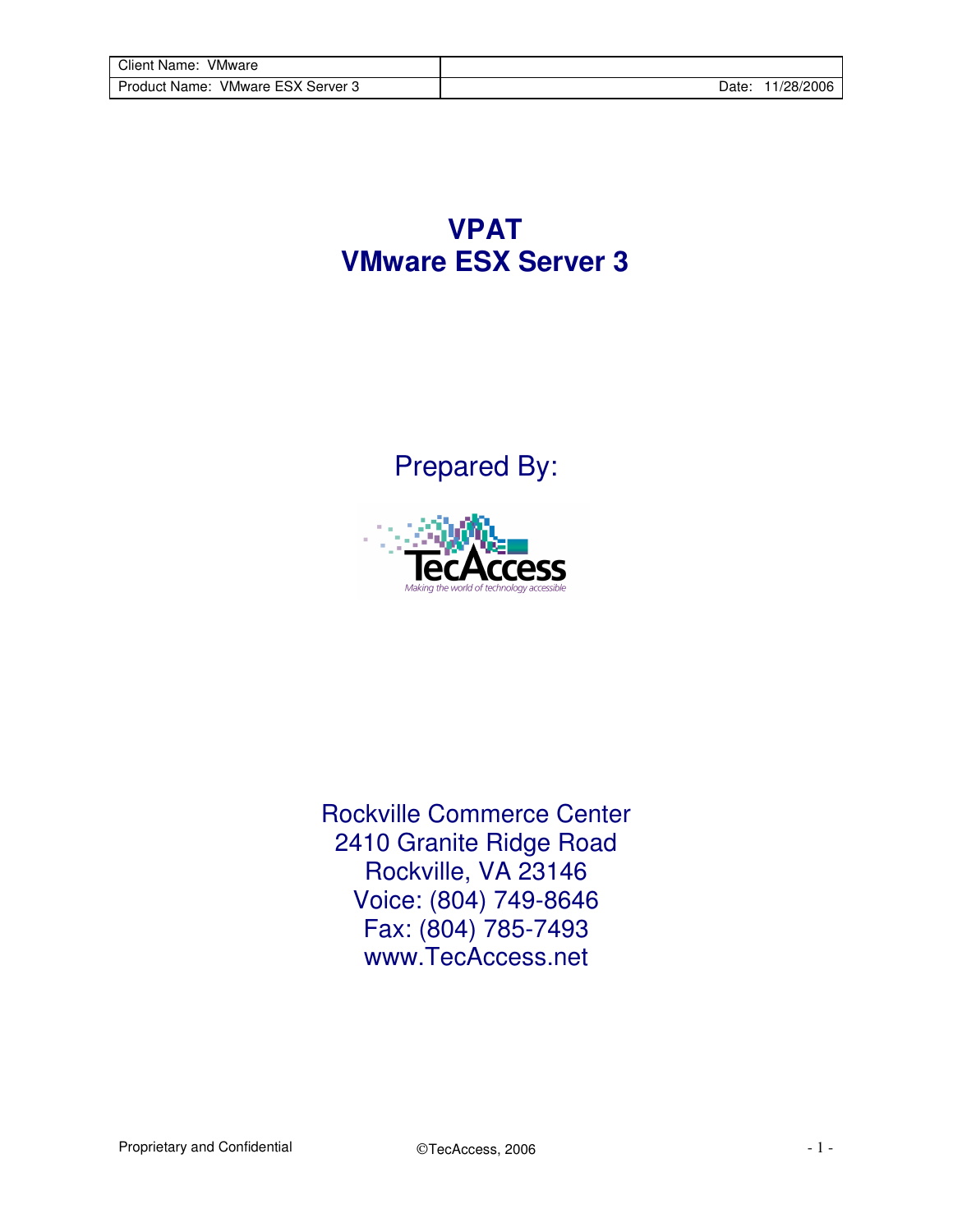## **VPAT**

## **Product:** VMware ESX Server 3 **Components covered:** ESX server **Contact for more information:** http://www.VMware.com **Date:** November, 2006

| <b>Summary of Voluntary Product Accessibility Template</b>                      |                                 |                                                                                     |  |  |  |
|---------------------------------------------------------------------------------|---------------------------------|-------------------------------------------------------------------------------------|--|--|--|
| <b>Criteria</b>                                                                 | <b>Supporting Features</b>      | <b>Remarks and</b><br><b>Explanations</b>                                           |  |  |  |
| Section 1194.21 Software<br><b>Applications and Operating</b><br><b>Systems</b> | <b>Supports</b>                 | Text-based installation and<br>administration of VMware<br>ESX Server is supported. |  |  |  |
| Section 1194.22 Web-<br>based Internet Information<br>and Applications          | Not Applicable                  | <b>VMware ESX Server is not</b><br>considered a web<br>application.                 |  |  |  |
| Section 1194.23<br>Telecommunications<br>Products                               | Not Applicable                  | <b>VMware ESX Server is not</b><br>considered a<br>telecommunications<br>product.   |  |  |  |
| Section 1194.24 Video and<br><b>Multimedia Products</b>                         | Not Applicable                  | <b>VMware ESX Server is not</b><br>considered a video or<br>multimedia product.     |  |  |  |
| Section 1194.25 Self-<br>contained, Closed<br>Products                          | Not Applicable                  | <b>VMware ESX Server is not</b><br>considered a self-<br>contained, closed product. |  |  |  |
| Section 1194.26 Desktop<br>and Portable Computers                               | Not Applicable                  | <b>VMware ESX Server is not</b><br>considered a desktop or<br>portable computer.    |  |  |  |
| Section 1194.31 Functional<br>Performance Criteria                              | Supports                        |                                                                                     |  |  |  |
| Section 1194.41<br>Information,<br>Documentation and<br>Support                 | <b>Supports with Exceptions</b> | Please reference the<br>included 1194.41 section.                                   |  |  |  |

| Supporting Features (second column on VPAT) |                                                                                                                    |  |
|---------------------------------------------|--------------------------------------------------------------------------------------------------------------------|--|
| Supports                                    | Use this language when you determine the product $\parallel$<br>fully meets the letter and intent of the Criteria. |  |

Proprietary and Confidential  $\qquad \qquad \odot$ TecAccess, 2006 - 2 -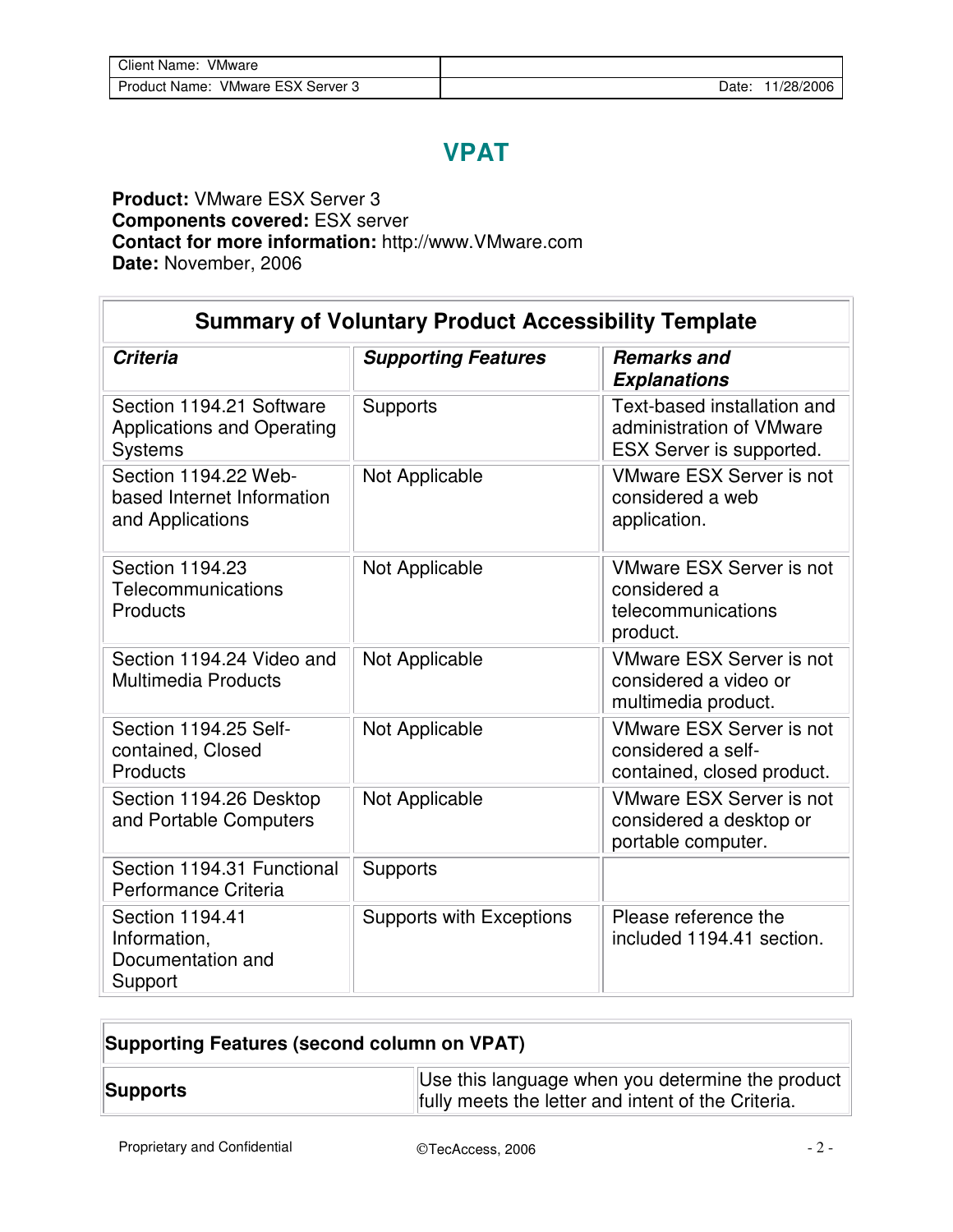| VMware<br>Client Name:                      |      |          |
|---------------------------------------------|------|----------|
| VMware ESX Server 3<br><b>Product Name:</b> | Date | /28/2006 |

| <b>Supports with Exceptions</b>                                            | Use this language when you determine the product<br>does not fully meet the letter and intent of the<br>Criteria, but provides some level of access relative<br>to the Criteria.                                                                                                                                                             |
|----------------------------------------------------------------------------|----------------------------------------------------------------------------------------------------------------------------------------------------------------------------------------------------------------------------------------------------------------------------------------------------------------------------------------------|
| <b>Supports through Equivalent</b><br><b>Facilitation</b>                  | Use this language when you have identified an<br>alternate way to meet the intent of the Criteria or<br>when the product does not fully meet the intent of<br>the Criteria.                                                                                                                                                                  |
| <b>Supports when combined with</b><br><b>Compatible AT</b>                 | Use this language when you determine the product<br>fully meets the letter and intent of the Criteria when<br>used in combination with Compatible AT. For<br>example, many software programs can provide<br>speech output when combined with a compatible<br>screen reader (commonly used assistive<br>technology for people who are blind). |
| <b>Does not Support</b>                                                    | Use this language when you determine the product<br>does not meet the letter or intent of the Criteria.                                                                                                                                                                                                                                      |
| <b>Not Applicable</b>                                                      | Use this language when you determine that the<br>Criteria do not apply to the specific product.                                                                                                                                                                                                                                              |
| <b>Not Applicable - Fundamental</b><br><b>Alteration Exception Applies</b> | Use this language when you determine a<br>Fundamental Alteration of the product would be<br>required to meet the Criteria (see the access board<br>standards for the definition of "fundamental<br>alteration").                                                                                                                             |

| 1194.21 Software Applications and Operating Systems                                                                                                                                                                                          |                                      |                                 |  |  |
|----------------------------------------------------------------------------------------------------------------------------------------------------------------------------------------------------------------------------------------------|--------------------------------------|---------------------------------|--|--|
| <b>Criteria</b>                                                                                                                                                                                                                              | <b>Supporting</b><br><b>Features</b> | <b>Remarks and explanations</b> |  |  |
| $(a)$ When software is designed to<br>run on a system that has a<br>keyboard, product functions shall be<br>executable from a keyboard where<br>the function itself or the result of<br>performing a function can be<br>discerned textually. | Supports                             |                                 |  |  |
| $(6)$ Applications shall not disrupt or<br>disable activated features of other<br>products that are identified as<br>accessibility features, where those<br>features are developed and<br>documented according to industry                   | Supports                             |                                 |  |  |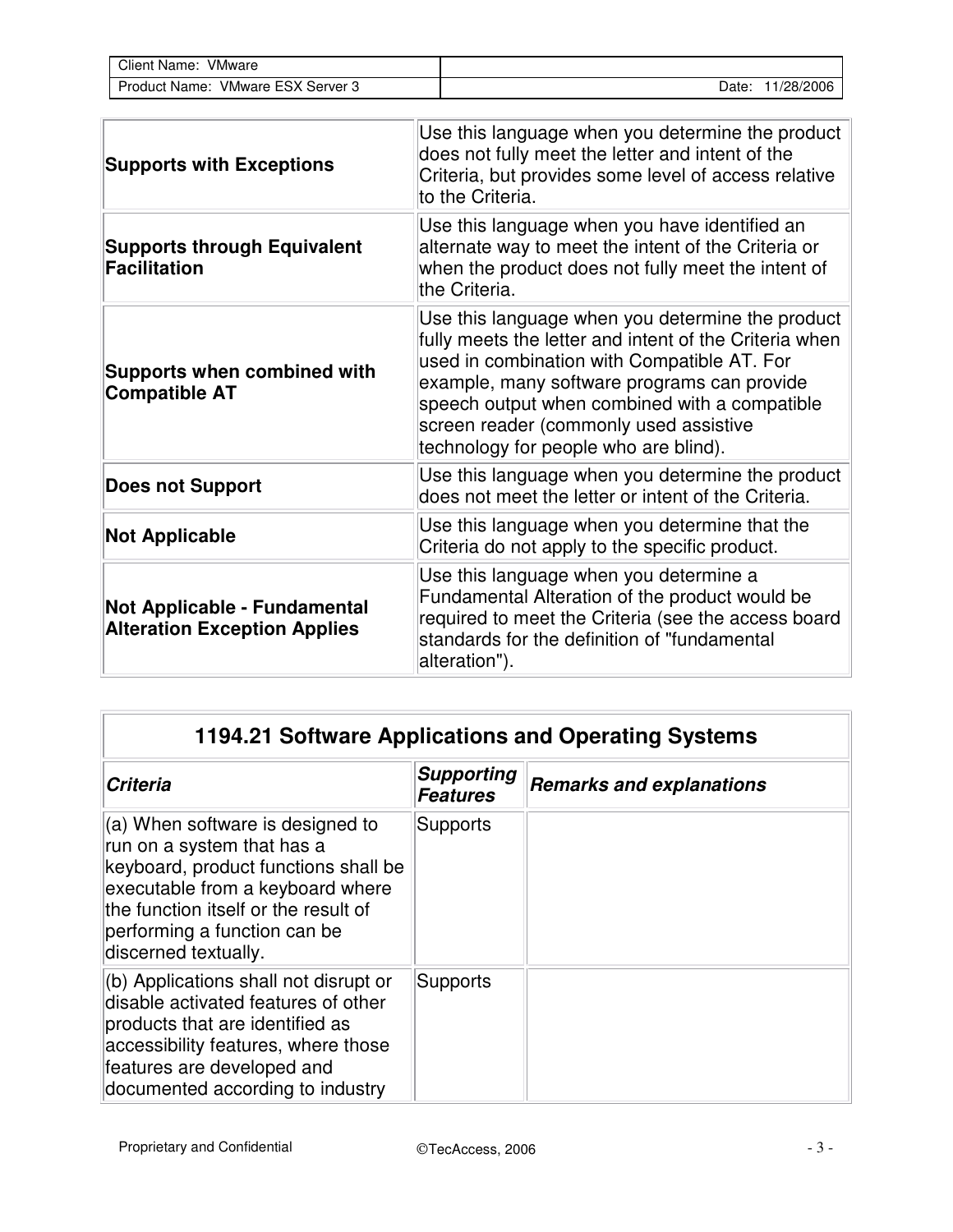| <b>Client Name: VMware</b>                                                                                                                                                                                                                                                                                                                                            |                 |                  |
|-----------------------------------------------------------------------------------------------------------------------------------------------------------------------------------------------------------------------------------------------------------------------------------------------------------------------------------------------------------------------|-----------------|------------------|
| Product Name: VMware ESX Server 3                                                                                                                                                                                                                                                                                                                                     |                 | Date: 11/28/2006 |
|                                                                                                                                                                                                                                                                                                                                                                       |                 |                  |
| standards. Applications also shall<br>not disrupt or disable activated<br>features of any operating system<br>that are identified as accessibility<br>features where the application<br>programming interface for those<br>accessibility features has been<br>documented by the manufacturer of<br>the operating system and is<br>available to the product developer. |                 |                  |
| . (c) A well-defined on-screen<br>indication of the current focus shall<br>be provided that moves among<br>interactive interface elements as the<br>input focus changes. The focus shall<br>be programmatically exposed so<br>that Assistive Technology can track<br>focus and focus changes.                                                                         | <b>Supports</b> |                  |
| (d) Sufficient information about a<br>user interface element including the<br>identity, operation and state of the<br>element shall be available to<br>Assistive Technology. When an<br>image represents a program<br>element, the information conveyed<br>by the image must also be available<br>in text.                                                            | Supports        |                  |
| (e) When bitmap images are used to Supports<br>identify controls, status indicators, or<br>other programmatic elements, the<br>meaning assigned to those images<br>shall be consistent throughout an<br>application's performance.                                                                                                                                    |                 |                  |
| $(f)$ Textual information shall be<br>provided through operating system<br>functions for displaying text. The<br>minimum information that shall be<br>made available is text content, text<br>input caret location, and text<br>attributes.                                                                                                                           | Supports        |                  |
| (g) Applications shall not override<br>user selected contrast and color<br>selections and other individual<br>display attributes.                                                                                                                                                                                                                                     | <b>Supports</b> |                  |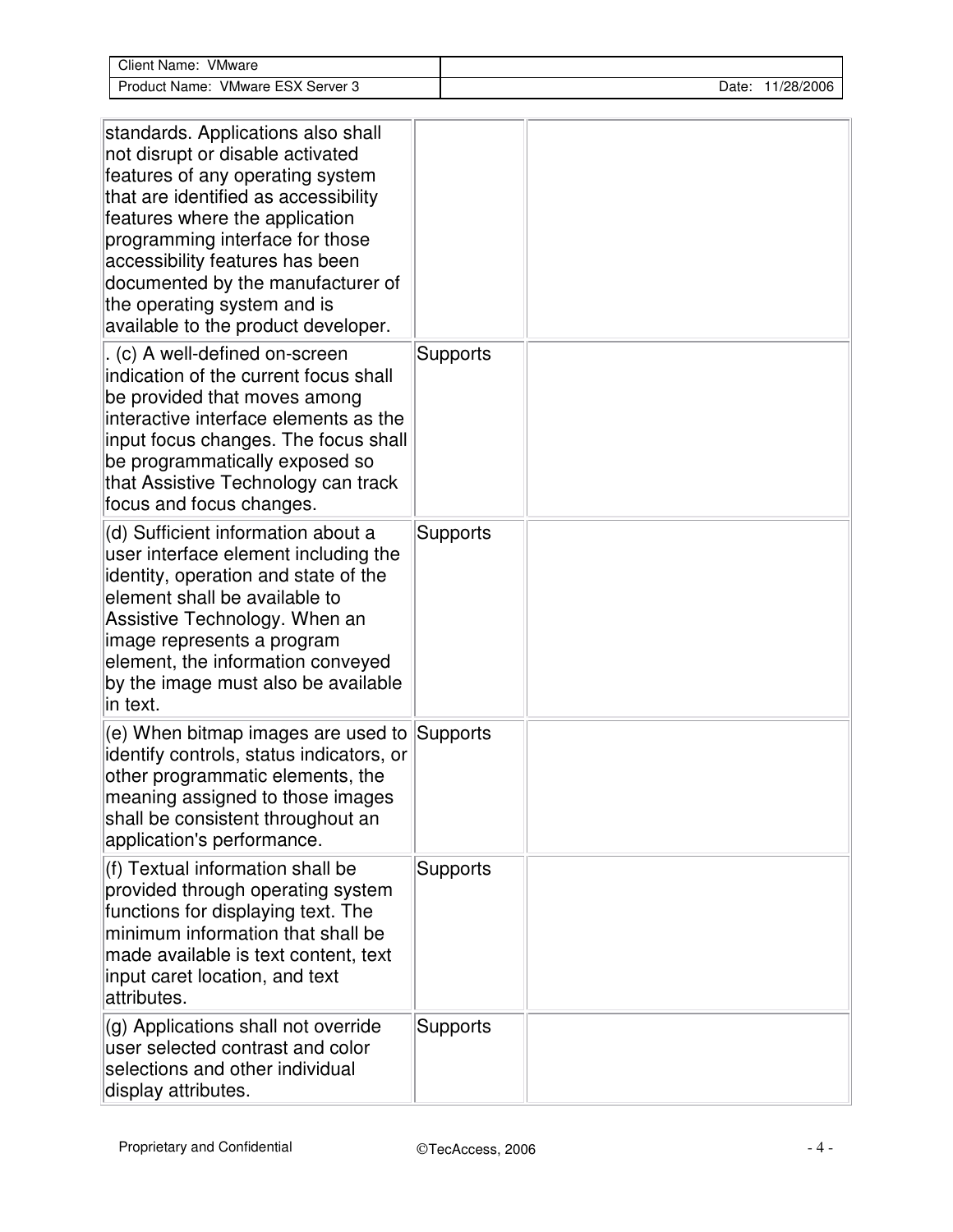| Client<br>VMware<br>:Name:                            |                   |  |
|-------------------------------------------------------|-------------------|--|
| <b>VMware ESX</b><br>Server 3<br><b>Product Name:</b> | /28/2006<br>Date. |  |

| (h) When animation is displayed, the $\vert$ Not<br>information shall be displayable in at Applicable<br>least one non-animated presentation<br>mode at the option of the user.<br>(i) Color coding shall not be used as<br>the only means of conveying<br>information, indicating an action,<br>prompting a response, or | <b>Supports</b>   |  |
|---------------------------------------------------------------------------------------------------------------------------------------------------------------------------------------------------------------------------------------------------------------------------------------------------------------------------|-------------------|--|
| distinguishing a visual element.<br>(j) When a product permits a user to<br>adjust color and contrast settings, a<br>variety of color selections capable of<br>producing a range of contrast levels<br>shall be provided.                                                                                                 | Not<br>Applicable |  |
| (k) Software shall not use flashing or<br>blinking text, objects, or other<br>elements having a flash or blink<br>frequency greater than 2 Hz and<br>lower than 55 Hz.                                                                                                                                                    | Supports          |  |
| (I) When electronic forms are used,<br>the form shall allow people using<br>Assistive Technology to access the<br>information, field elements, and<br>functionality required for completion<br>and submission of the form,<br>including all directions and cues.                                                          | Not<br>applicable |  |

| 1194.31 Functional performance criteria                                                                                                                                                                                                      |                                      |                                 |  |
|----------------------------------------------------------------------------------------------------------------------------------------------------------------------------------------------------------------------------------------------|--------------------------------------|---------------------------------|--|
| <b>Criteria</b>                                                                                                                                                                                                                              | <b>Supporting</b><br><b>Features</b> | <b>Remarks and explanations</b> |  |
| (a) At least one mode of operation<br>and information retrieval that does<br>not require user vision shall be<br>provided, or support for assistive<br>technology used by people who are<br>blind or visually impaired shall be<br>provided. | Supports                             |                                 |  |
| (b) At least one mode of operation<br>and information retrieval that does<br>not require visual acuity greater than<br>20/70 shall be provided in audio and<br>enlarged print output working                                                 | Supports                             |                                 |  |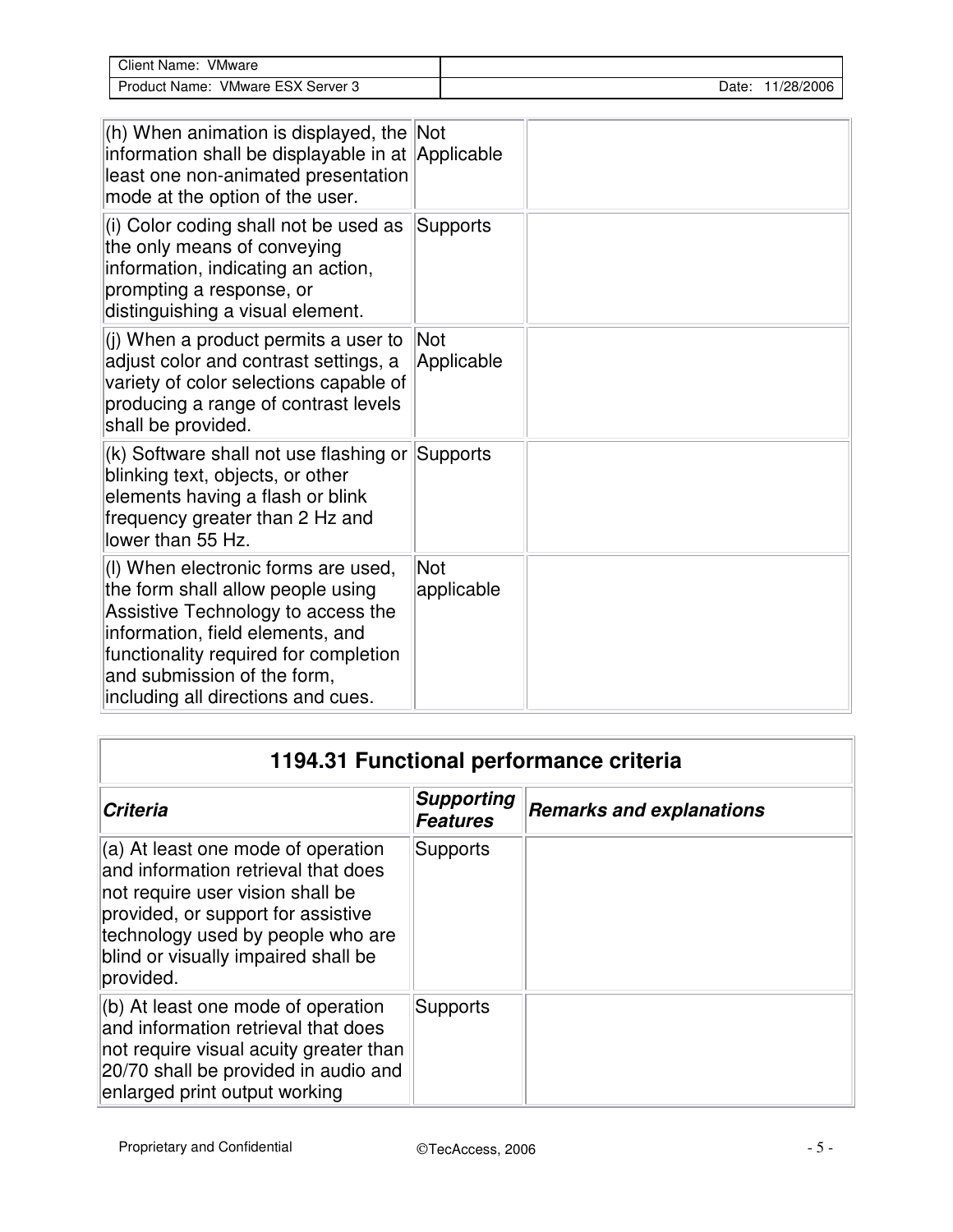| Client Name: VMware                                                                                                                                                                                                                                          |            |                 |                              |
|--------------------------------------------------------------------------------------------------------------------------------------------------------------------------------------------------------------------------------------------------------------|------------|-----------------|------------------------------|
| Product Name: VMware ESX Server 3                                                                                                                                                                                                                            |            |                 | Date: 11/28/2006             |
|                                                                                                                                                                                                                                                              |            |                 |                              |
| together or independently, or<br>support for assistive technology<br>used by people who are visually<br>impaired shall be provided.                                                                                                                          |            |                 |                              |
| (c) At least one mode of operation<br>and information retrieval that does<br>not require user hearing shall be<br>provided, or support for assistive<br>technology used by people who are<br>deaf or hard of hearing shall be<br>provided.                   |            | <b>Supports</b> |                              |
| (d) Where audio information is<br>important for the use of a product, at<br>least one mode of operation and<br>information retrieval shall be<br>provided in an enhanced auditory<br>fashion, or support for assistive<br>hearing devices shall be provided. | <b>Not</b> | Applicable      |                              |
| (e) At least one mode of operation<br>and information retrieval that does<br>not require user speech shall be<br>provided, or support for assistive<br>technology used by people with<br>disabilities shall be provided.                                     |            | <b>Supports</b> | User speech is not required. |
| $(1)$ At least one meads of openation                                                                                                                                                                                                                        | $\sim$     |                 |                              |

| $(f)$ At least one mode of operation<br>and information retrieval that does<br>not require fine motor control or<br>simultaneous actions and that is<br>operable with limited reach and<br>strength shall be provided. | Supports |  |
|------------------------------------------------------------------------------------------------------------------------------------------------------------------------------------------------------------------------|----------|--|
|                                                                                                                                                                                                                        |          |  |

| 1194.41 Information, Documentation and Support -Detail                                                                                                     |                                       |                                                                                                                                                                                                                                                                       |  |  |
|------------------------------------------------------------------------------------------------------------------------------------------------------------|---------------------------------------|-----------------------------------------------------------------------------------------------------------------------------------------------------------------------------------------------------------------------------------------------------------------------|--|--|
| <b>Criteria</b>                                                                                                                                            | <b>Supporting</b><br><b>Features</b>  | <b>Remarks and explanations</b>                                                                                                                                                                                                                                       |  |  |
| (a) Product support<br>documentation provided to<br>end-users shall be made<br>available in alternate formats<br>upon request, at no additional<br>charge. | Supports<br>with<br><b>Exceptions</b> | Product documentation is available in<br>multiple formats including HTML and<br>PDF. As described in the specific<br>VPAT's, some exceptions do exist<br>such as missing alt attributes for<br>graphics in the documentation for both<br><b>HTML and PDF formats.</b> |  |  |
| (b) End-users shall have access                                                                                                                            | Supports                              |                                                                                                                                                                                                                                                                       |  |  |